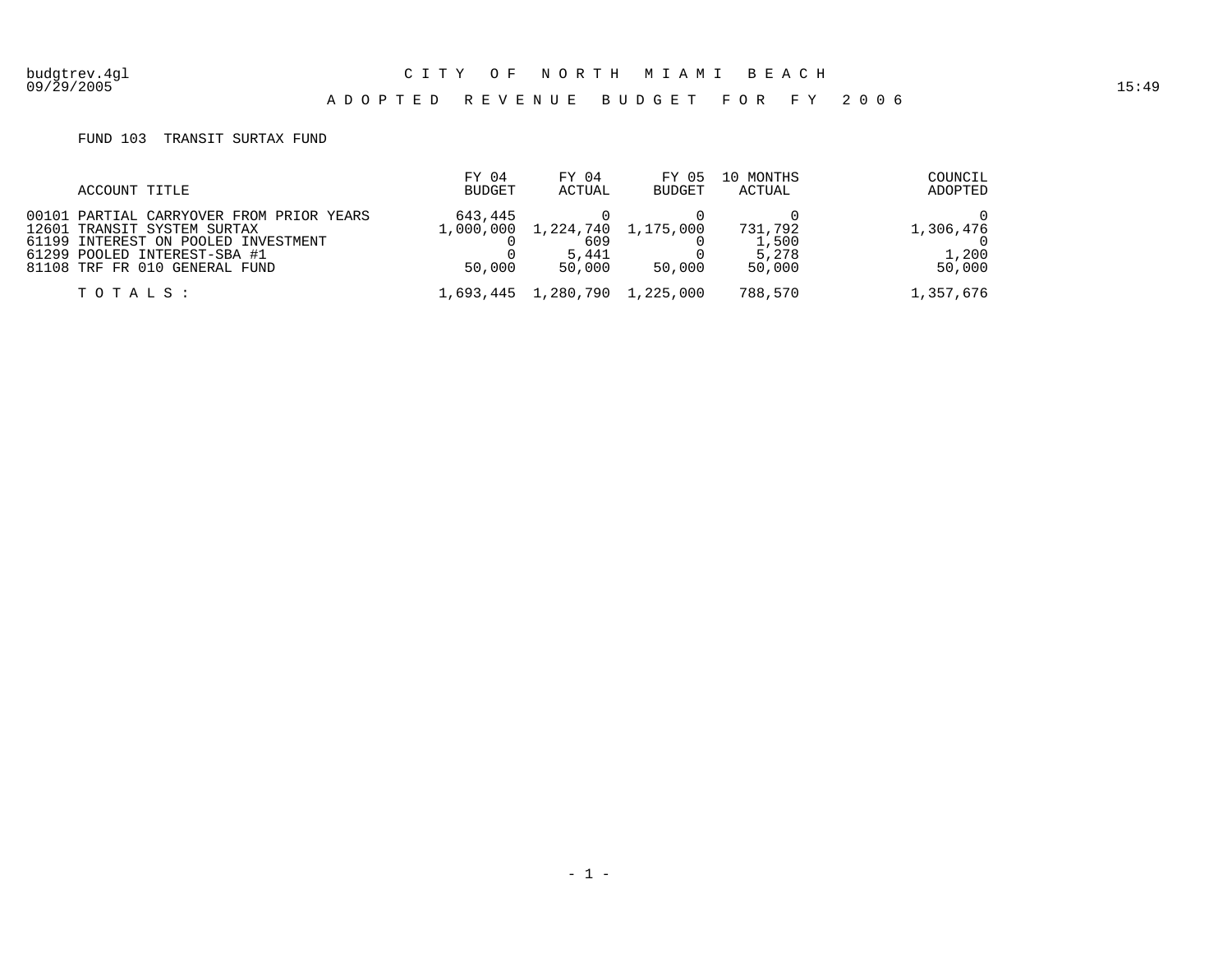| CITY OF NORTH MIAMI BEACH<br>ADOPTED EXPENSE BUDGET FOR FY 2006<br>budgtexp.4gl<br>09/29/2005                                                                                                                                           |                            |                                                              |  |              |       | 15:50              |
|-----------------------------------------------------------------------------------------------------------------------------------------------------------------------------------------------------------------------------------------|----------------------------|--------------------------------------------------------------|--|--------------|-------|--------------------|
| FUND 103 TRANSIT SURTAX FUND<br>DEPARTMENT 2 EXECUTIVE<br>DIVISION 211 SPECIAL PROJECTS & GRANTS                                                                                                                                        |                            |                                                              |  |              |       |                    |
| ACCOUNT TITLE                                                                                                                                                                                                                           |                            |                                                              |  |              |       | COUNCIL<br>ADOPTED |
| 120 SALARIES-FULL-TIME 108,258 99,650 0 99,650 80,551 36,029<br>Decrease of \$63,621 from FY 05 Revised 27,151 108,258 99,650 0 99,650 80,551                                                                                           |                            |                                                              |  |              |       |                    |
| Posit # Job Title Employee Name Projected Adj Reason Adj Amt Total<br>05-0185 ASST. TO THE CIP ADMIN HULEXANDER MARSHA C<br>05-0186 CONSTRUCTION CORDINATOR BROWN TEUR DAY<br>05-0186 CONSTRUCTION CORDINATOR FAYAD DANI R<br>05-0186   |                            |                                                              |  |              |       |                    |
|                                                                                                                                                                                                                                         |                            |                                                              |  |              |       |                    |
| 140 OVERTIME-REGULAR EMPLOYEES<br>No change from FY 05 Revised                                                                                                                                                                          |                            | $\begin{matrix} 0 & 0 & 0 & 0 & 0 & 0 & 0 & 76 \end{matrix}$ |  |              |       |                    |
| 210 F.I.C.A. TAXES-EMPLOYER'S CONTRIBUTION 0 8,788 7,723 0 7,723 6,439<br>Decrease of \$5,016 from FY 05 Revised                                                                                                                        |                            |                                                              |  |              |       | 2,707              |
| Posit # Job Title<br>05-0185 ASST. TO THE CIP ADMIN. ALEXANDER MARSHA C<br>05-0188 CITY ENGIN/CAP PROJ ADMIN HUYNH HIEP BA<br>05-0187 CONSTRUCTION COORDINATOR BROWN TONY O<br>05-0187 CONSTRUCTION COORDINATOR BROWN TONY O<br>05-0188 |                            |                                                              |  |              |       |                    |
|                                                                                                                                                                                                                                         | Salary Projection Total: 0 | .                                                            |  | 2,707 2,707  |       |                    |
| 221 LEAVE PAYOUTS<br>Decrease of \$3,800 from FY 05 Revised                                                                                                                                                                             |                            | 0 16,593 8,750 0 8,750 10,525                                |  |              |       | 4,950              |
|                                                                                                                                                                                                                                         |                            | PROJECT MANAGEMENT<br>ESTIMATED LEAVE PAYOUTS                |  | Total: 4,950 | 4,950 |                    |
| 223 RETIREMENT-GENERAL PLAN<br>Decrease of \$2,991 from FY 05 Revised                                                                                                                                                                   |                            | 0 0 6,656 0 6,656 5,291                                      |  |              |       | 3,665              |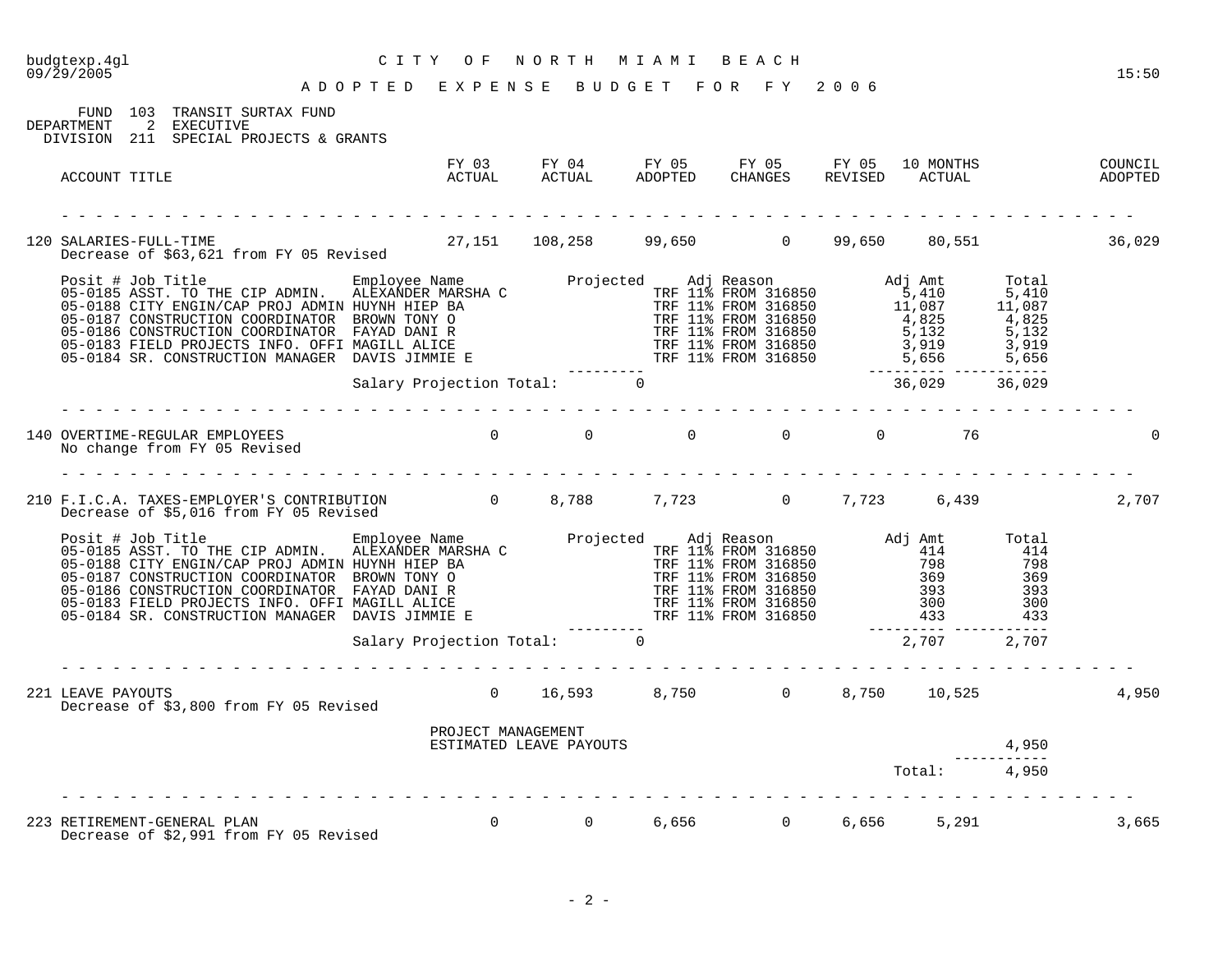| budgtexp.4gl<br>09/29/2005 | CITY OF NORTH MIAMI BEACH<br>ADOPTED EXPENSE BUDGET FOR FY 2006                                                                                                                                                                                                                                                                                                                                                                                                                                |                            |  |  |         | 15:50 |
|----------------------------|------------------------------------------------------------------------------------------------------------------------------------------------------------------------------------------------------------------------------------------------------------------------------------------------------------------------------------------------------------------------------------------------------------------------------------------------------------------------------------------------|----------------------------|--|--|---------|-------|
|                            | FUND 103 TRANSIT SURTAX FUND<br>DEPARTMENT 2 EXECUTIVE<br>DIVISION 211 SPECIAL PROJECTS & GRANTS                                                                                                                                                                                                                                                                                                                                                                                               |                            |  |  |         |       |
|                            | ACCOUNT TITLE                                                                                                                                                                                                                                                                                                                                                                                                                                                                                  |                            |  |  |         |       |
|                            | $\begin{tabular}{lllllllllllllllllll} \hline\texttt{Positive} & \texttt{Empolve Name} & \texttt{Propjected} & \texttt{Adj Reason} & \texttt{Adj} & \texttt{Ant} & \texttt{Total} \\ 05-0185 ASST. TO THE CIP ADMIN. & \texttt{ALEXANDER MARKSIA} & \texttt{TPF 11& FROM 316850} & \texttt{Adj} & \texttt{Ant} & \texttt{Total} \\ 05-0187 CONSTRUCTION COORDINATOR & \texttt{BROMI} & \texttt{ORD} & \texttt{ORD} & \texttt{TRF 11& FROM 316850} & \texttt{795} & \texttt{7$                   |                            |  |  |         |       |
|                            |                                                                                                                                                                                                                                                                                                                                                                                                                                                                                                |                            |  |  |         |       |
|                            | 225 RETIREMENT-OTHER PLANS                                                                                                                                                                                                                                                                                                                                                                                                                                                                     |                            |  |  |         | 2,461 |
|                            | Posit # Job Title Employee Name Employee Name Projected Adj Reason Adj Amt Total<br>12,461 2,461 2,461 2,461 11% FROM 316850 2,461 2,461<br>Salary Projection Total: 0 1,461 2,461 2,461 2,461                                                                                                                                                                                                                                                                                                 |                            |  |  |         |       |
|                            |                                                                                                                                                                                                                                                                                                                                                                                                                                                                                                |                            |  |  |         |       |
|                            | 235 HEALTH INSURANCE<br>Decrease of \$6,421 from FY 05 Revised        0    9,985    10,718      0   10,718     9,259                                                                                                                                                                                                                                                                                                                                                                           |                            |  |  |         | 4,297 |
|                            | $\begin{tabular}{lllllllllllllllllllll} \hline\texttt{Positive} & \texttt{Imployee Name} & \texttt{Proployee Name} & \texttt{Proployee Name} & \texttt{Prejected} & \texttt{Adj Reason} & \texttt{Adj Rmt} & \texttt{Total} & \texttt{MEXAMPLE MARK} & \texttt{MEXAMPLE MARK} & \texttt{MEXAMPLE MARK} & \texttt{Projected} & \texttt{Adj} Reason & \texttt{Adj Amt} & \texttt{Total} & \texttt{1492} & \texttt{1492} & \texttt{1406} & \texttt{1407} & \texttt{1408} & \texttt{1409} & \text$ |                            |  |  |         |       |
|                            |                                                                                                                                                                                                                                                                                                                                                                                                                                                                                                |                            |  |  |         |       |
|                            | 236 GROUP LIFE INSURANCE 2,436 585 0 585 1,161<br>Decrease of \$381 from FY 05 Revised                                                                                                                                                                                                                                                                                                                                                                                                         |                            |  |  |         | 204   |
|                            | Posit # Job Title Employee Name Projected Adj Reason Adj Amt Total<br>05-0185 ASST. TO THE CIP ADMIN. ALEXANDER MARSHA C<br>05-0188 CITY ENGIN/CAP PROJ ADMIN HUYNH HIEP BA TRF 11% FROM 316850 95 95<br>05-0187 CONSTRUCTION COORD                                                                                                                                                                                                                                                            |                            |  |  |         |       |
|                            |                                                                                                                                                                                                                                                                                                                                                                                                                                                                                                | Salary Projection Total: 0 |  |  | 204 204 |       |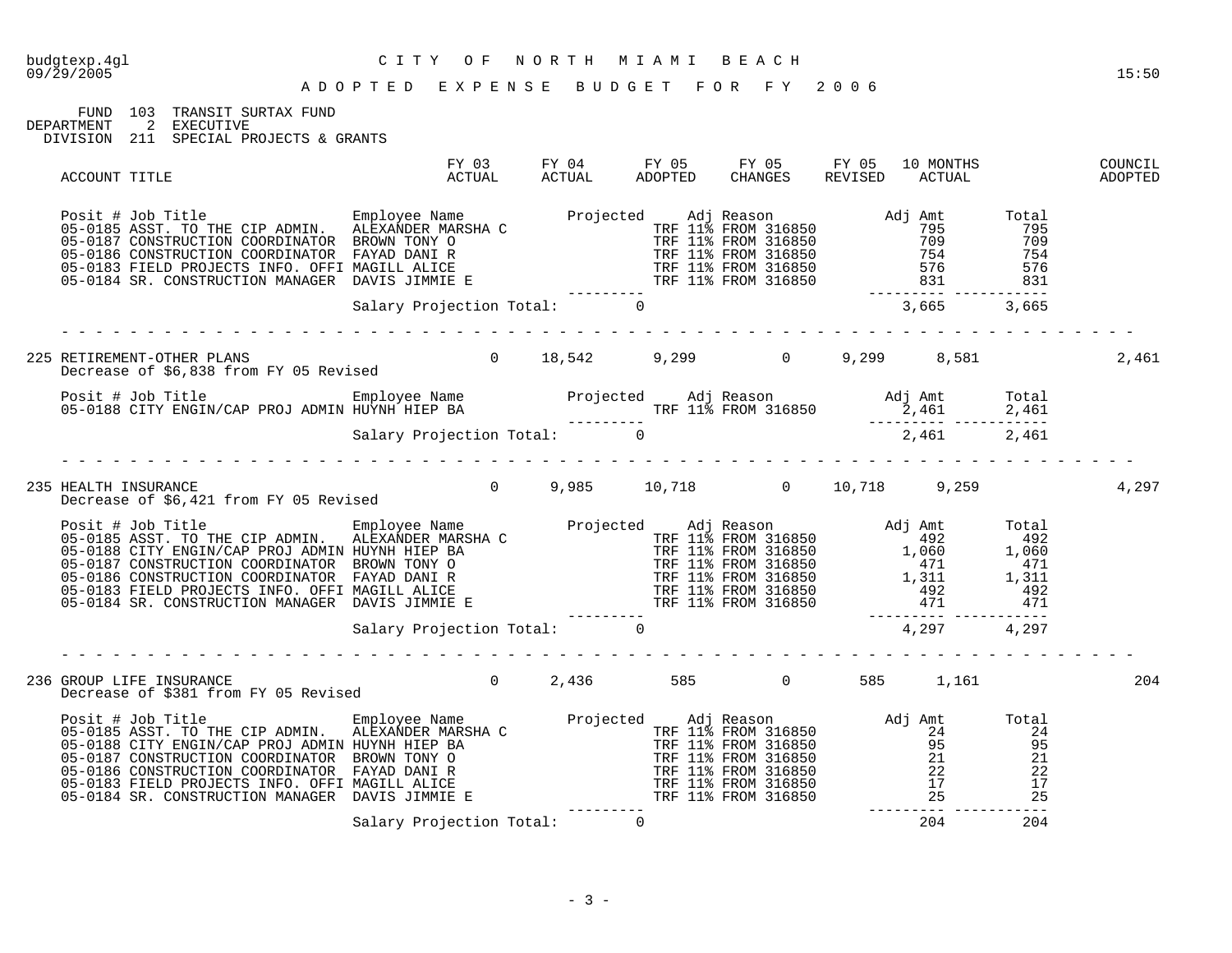| CITY OF NORTH MIAMI BEACH<br>ADOPTED EXPENSE BUDGET FOR FY 2006<br>budgtexp.4gl<br>$09/\bar{2}9/2005$                                                                                                                               |                            |                   |                       |  |                                         | 15:50  |
|-------------------------------------------------------------------------------------------------------------------------------------------------------------------------------------------------------------------------------------|----------------------------|-------------------|-----------------------|--|-----------------------------------------|--------|
| FUND 103 TRANSIT SURTAX FUND<br>DEPARTMENT 2 EXECUTIVE<br>DIVISION 211 SPECIAL PROJECTS & GRANTS                                                                                                                                    |                            |                   |                       |  |                                         |        |
| ACCOUNT TITLE                                                                                                                                                                                                                       |                            |                   |                       |  |                                         |        |
|                                                                                                                                                                                                                                     |                            |                   |                       |  |                                         | 118    |
| Posit # Job Title Employee Name Projected Adj Reason Adj Amt Total<br>05-0185 ASST. TO THE CIP ADMIN. ALEXANDER MARSHA C<br>05-0188 CITY ENGIN/CAP PROJ ADMIN HUYNH HIEP BA TRF 11% FROM 316850 109 109<br>05-0187 CONSTRUCTION COO |                            |                   |                       |  |                                         |        |
|                                                                                                                                                                                                                                     | Salary Projection Total: 0 |                   |                       |  | 118 118                                 |        |
| 239 DENTAL INSURANCE<br>DENTAL INSURANCE<br>Decrease of \$242 from FY 05 Revised         0    231      411      0    411      379                                                                                                   |                            |                   |                       |  |                                         | 169    |
|                                                                                                                                                                                                                                     |                            |                   |                       |  |                                         |        |
|                                                                                                                                                                                                                                     |                            |                   |                       |  |                                         |        |
| *** Salaries & Related Costs                                 27,151     165,730     144,260         0     144,260     122,662                                                                                                       |                            |                   |                       |  |                                         | 54,600 |
| 337 BANK SERVICE CHARGES                                                                                                                                                                                                            |                            |                   |                       |  |                                         |        |
|                                                                                                                                                                                                                                     |                            |                   |                       |  |                                         |        |
|                                                                                                                                                                                                                                     |                            |                   |                       |  | Total: 1,200                            |        |
| 390 EDUCATIONAL PROGRAMS<br>Increase of \$3,000 over FY 05 Revised                                                                                                                                                                  |                            | $0 \qquad \qquad$ | $\overline{0}$<br>299 |  | $\begin{matrix} 0 & 0 & 0 \end{matrix}$ | 3,000  |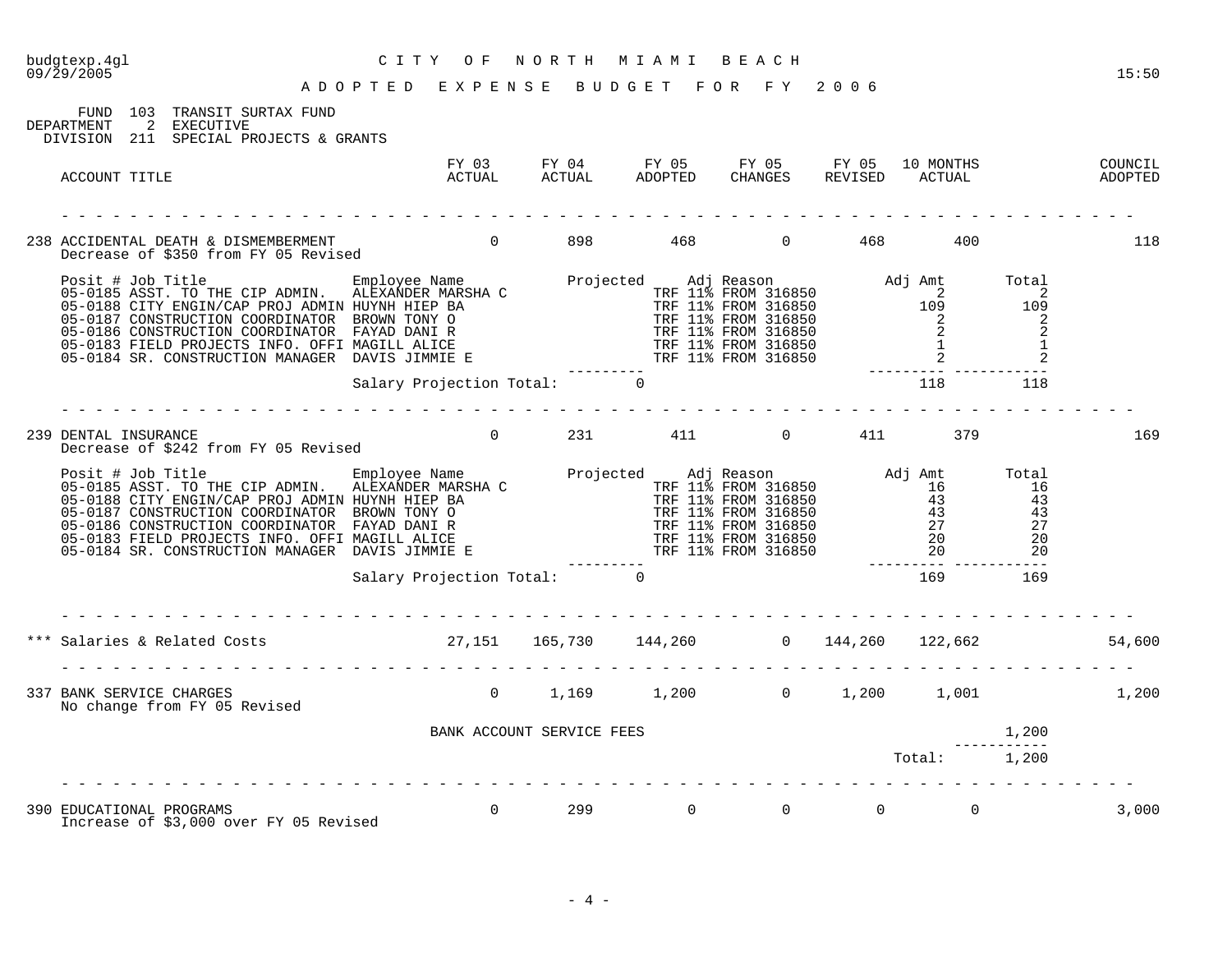| budgtexp.4gl<br>09/29/2005                                                                             | CITY OF              | NORTH           | M I A M I                               | BEACH            |                  |                                              |                   | 15:50              |
|--------------------------------------------------------------------------------------------------------|----------------------|-----------------|-----------------------------------------|------------------|------------------|----------------------------------------------|-------------------|--------------------|
| ADOPTED EXPENSE                                                                                        |                      |                 | BUDGET FOR FY 2006                      |                  |                  |                                              |                   |                    |
| 103 TRANSIT SURTAX FUND<br>FUND<br>DEPARTMENT<br>2 EXECUTIVE<br>DIVISION 211 SPECIAL PROJECTS & GRANTS |                      |                 |                                         |                  |                  |                                              |                   |                    |
| ACCOUNT TITLE                                                                                          | FY 03<br>ACTUAL      | FY 04<br>ACTUAL | FY 05<br>ADOPTED                        | FY 05<br>CHANGES | FY 05<br>REVISED | 10 MONTHS<br>ACTUAL                          |                   | COUNCIL<br>ADOPTED |
|                                                                                                        | EDUCATIONAL PROGRAMS |                 |                                         |                  |                  |                                              | 3,000             |                    |
|                                                                                                        |                      |                 |                                         |                  |                  | Total:                                       | 3,000             |                    |
| 405 TRAVEL AND AUTO EXPENSES<br>Increase of \$2,400 over FY 05 Revised                                 | $\overline{0}$       | 1,208           | 600                                     | $\overline{0}$   | 600              | 488                                          |                   | 3,000              |
|                                                                                                        |                      |                 | TRAVEL RELATED TO EDUCATIONAL PROGRAMS  |                  |                  |                                              | 3,000             |                    |
|                                                                                                        |                      |                 |                                         |                  |                  | Total:                                       | 3,000             |                    |
| 410 COMMUNICATION SERVICES<br>Increase of \$8,000 over FY 05 Revised                                   |                      |                 | $\begin{matrix} 0 & 0 & 0 \end{matrix}$ | $\Omega$         |                  | $\begin{matrix} 0 & 0 \\ 0 & 0 \end{matrix}$ |                   | 8,000              |
|                                                                                                        | CELL PHONES          |                 |                                         |                  |                  |                                              | 8,000             |                    |
|                                                                                                        |                      |                 |                                         |                  |                  | Total: 8,000                                 |                   |                    |
| 520 OPERATING SUPPLIES<br>Increase of \$4,994 over FY 05 Revised                                       |                      | 0 $1,394$       |                                         | $9,006$ 0        |                  | 9,006 8,596                                  |                   | 14,000             |
|                                                                                                        | ESTIMATED            |                 |                                         |                  |                  |                                              | 14,000            |                    |
|                                                                                                        |                      |                 |                                         |                  |                  | Total:                                       | 14,000            |                    |
| *** Operating Expenses<br><u>.</u>                                                                     | $\overline{0}$       |                 | 4,069 10,806 0 10,806 10,085            | .                |                  |                                              |                   | 29,200             |
| 830 IMPROVEMENTS OTHER THAN BUILDINGS 60,699<br>Increase of \$145,175 over FY 05 Revised               |                      |                 | 818,913 96,990                          |                  |                  | 60,827 157,817 124,363 302,992               |                   |                    |
|                                                                                                        | STREET RESURFACING   |                 | DIRECT TRANSIT-PASSENGER AMENITIES      |                  |                  |                                              | 50,545<br>252,447 |                    |
|                                                                                                        |                      |                 |                                         |                  |                  | Total: 302,992                               |                   |                    |
| *** Capital Outlays                                                                                    | 60,699               |                 | 818,913 96,990 60,827 157,817 124,363   |                  |                  |                                              |                   | 302,992            |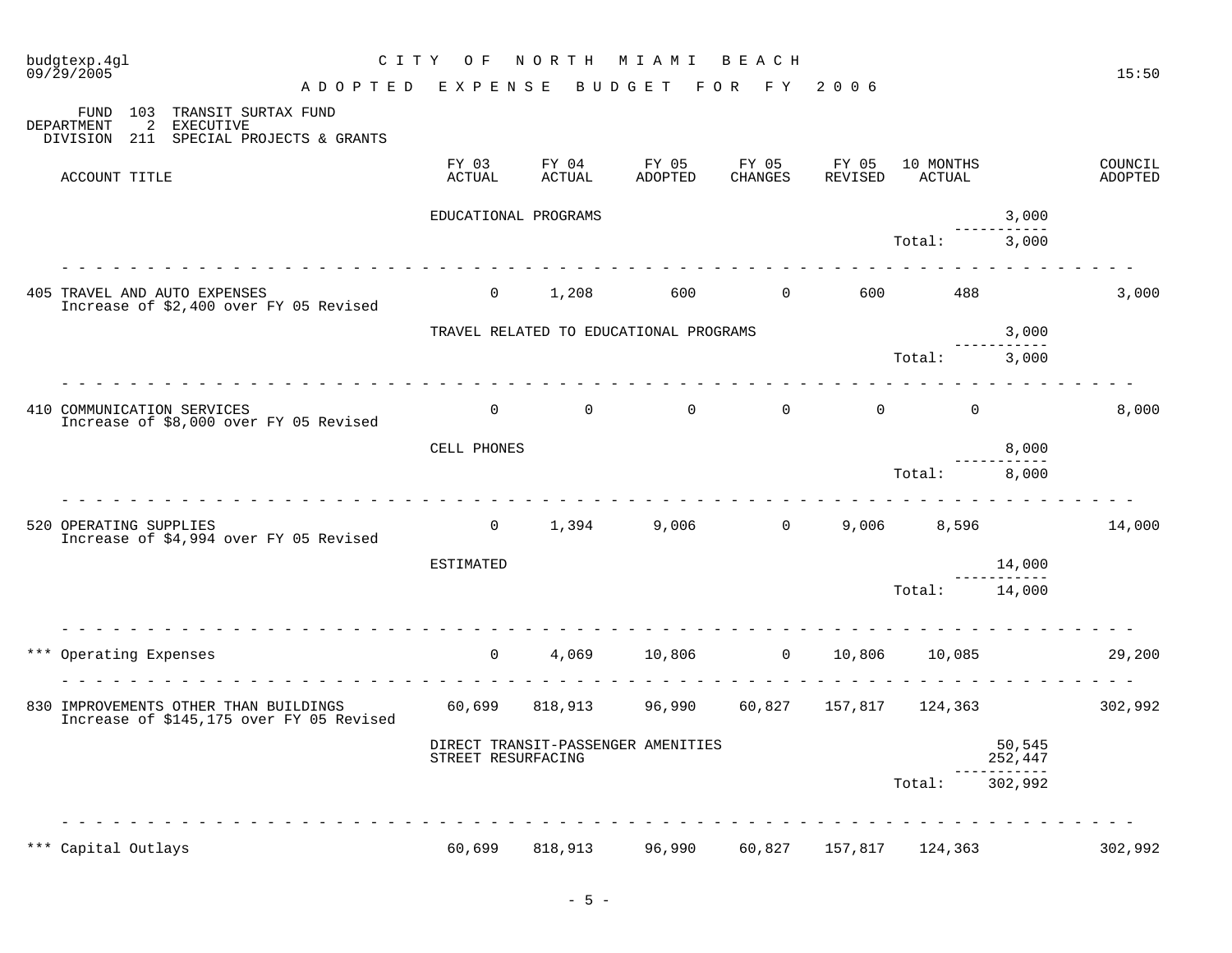| budgtexp.4gl<br>09/29/2005                                                                                                                                                                                                                                                                                  | CITY OF<br>A D O P T E D E X P E N S E B U D G E T F O R F Y 2006 | NORTH MIAMI BEACH                                                                                     |  |               |         | 15:50     |
|-------------------------------------------------------------------------------------------------------------------------------------------------------------------------------------------------------------------------------------------------------------------------------------------------------------|-------------------------------------------------------------------|-------------------------------------------------------------------------------------------------------|--|---------------|---------|-----------|
| FUND 103 TRANSIT SURTAX FUND<br>DEPARTMENT<br>2 EXECUTIVE<br>DIVISION 211 SPECIAL PROJECTS & GRANTS                                                                                                                                                                                                         |                                                                   |                                                                                                       |  |               |         |           |
| ACCOUNT TITLE                                                                                                                                                                                                                                                                                               |                                                                   | FY 03 FY 04 FY 05 FY 05 FY 05 10 MONTHS COUNCIL COUNCIL ACTUAL ADOPTED CHANGES REVISED ACTUAL ADOPTED |  |               |         |           |
| 941 TRF TO FND 216<br>Decrease of \$11,298 from FY 05 Revised                                                                                                                                                                                                                                               |                                                                   | 0  145,019   709,300   –2,077  707,223  707,222        695,925                                        |  |               |         |           |
|                                                                                                                                                                                                                                                                                                             |                                                                   | DEBT SERVICE REQUIREMENTS FOR 2003B BONDS                                                             |  |               | 695,925 |           |
|                                                                                                                                                                                                                                                                                                             |                                                                   |                                                                                                       |  | Total:        | 695,925 |           |
| 982 TRF TO GENERAL ADMIN EXPENSE<br>Increase of \$62,275 over FY 05 Revised                                                                                                                                                                                                                                 |                                                                   | 0 0 58,750 -58,750 0 0 0 62,275                                                                       |  |               |         |           |
|                                                                                                                                                                                                                                                                                                             | REVENUE                                                           | ADMINISTRATIVE EXPENSES - NOT TO EXCEED 5% OF TOTAL BUDGETED                                          |  |               | 62,275  |           |
|                                                                                                                                                                                                                                                                                                             |                                                                   |                                                                                                       |  | Total: 62,275 |         |           |
| TRF TO WORKERS' COMP SELF-INS<br>Increase of \$663 over FY 05 Revised         0    2,105     1,271      0    1,271    1,271<br>994 TRF TO WORKERS' COMP SELF-INS                                                                                                                                            |                                                                   |                                                                                                       |  |               |         | 1,934     |
| $\begin{tabular}{lllllllllllllllllllll} \hline\texttt{Positive} & Employee Name & Projected & Adj Reason & Adj Amt & Total \\ 05-0185 ASST. TO THE CIP ADMIN. ALEXANDER MARSHA & TRF 11% FROM 316850 & 22 & 22 & 22 & 22 & 22 & 22 & 23 & 24 & 25 & 26 & 27 & 28 & 28 & 29 & 20 & 20 & 20 & 20 & 20 & 20 &$ |                                                                   |                                                                                                       |  |               |         |           |
|                                                                                                                                                                                                                                                                                                             | Salary Projection Total: 0                                        |                                                                                                       |  | 1,934 1,934   |         |           |
| *** Non-Operating Expenses 6 147,124 769,321 -60,827 708,494 708,493 760,134                                                                                                                                                                                                                                |                                                                   |                                                                                                       |  |               |         |           |
| DIVISION TOTALS: 87,850 1,135,836 1,021,377 0 1,021,377 965,604                                                                                                                                                                                                                                             |                                                                   |                                                                                                       |  |               |         | 1,146,926 |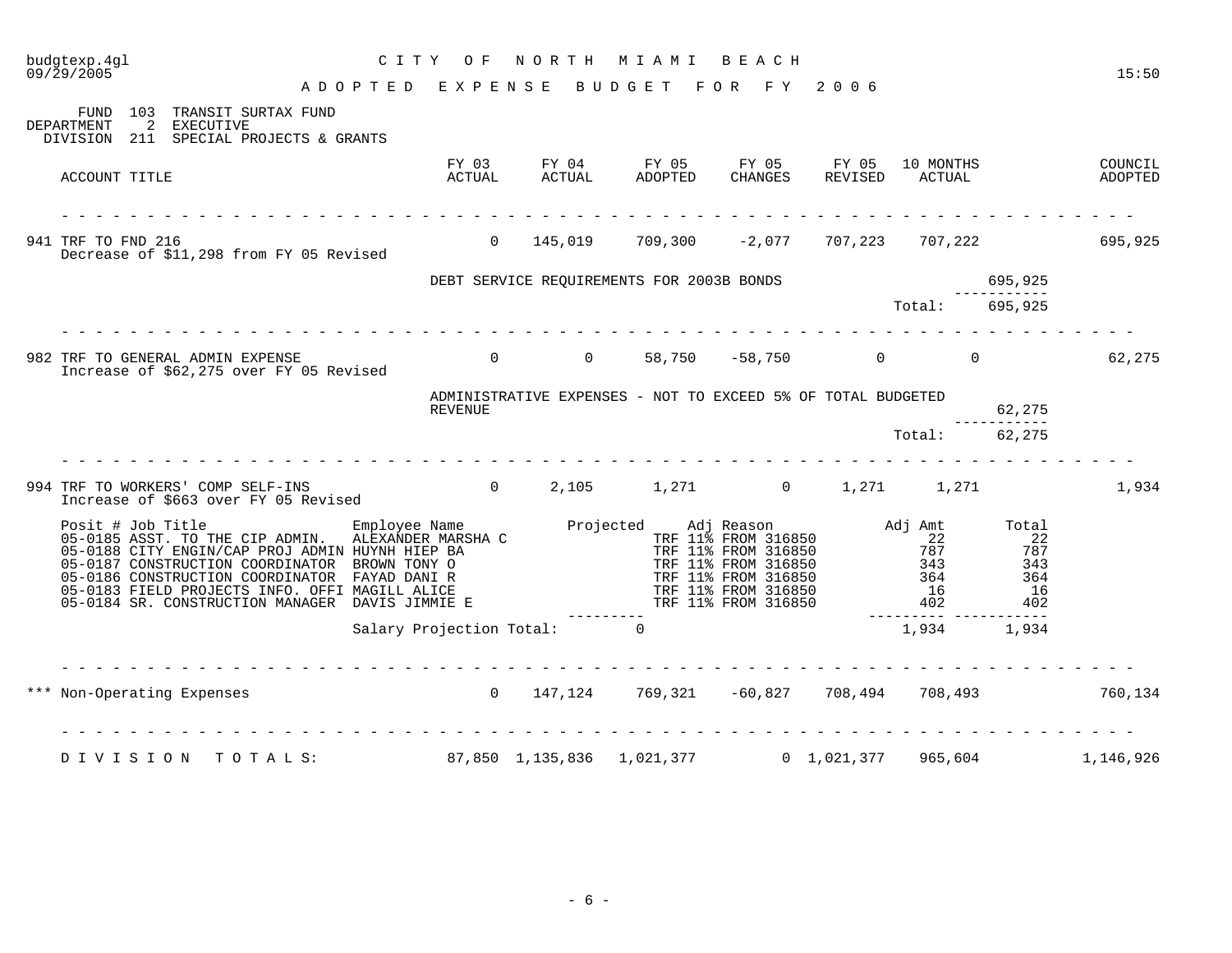| budgtexp.4gl<br>09/29/2005                                                                                                                                                                 | C I T Y<br>O F<br>A D O P T E D E X P E N S E     | NORTH                                        | M I A M I<br>BUDGET FOR FY           | BEACH                   | 2006             |                     |                                     | 15:50              |
|--------------------------------------------------------------------------------------------------------------------------------------------------------------------------------------------|---------------------------------------------------|----------------------------------------------|--------------------------------------|-------------------------|------------------|---------------------|-------------------------------------|--------------------|
| FUND 103 TRANSIT SURTAX FUND<br>DEPARTMENT<br>7<br>PARKS & RECREATION<br>DIVISION 716 NMB LINE - BUS SERVICE                                                                               |                                                   |                                              |                                      |                         |                  |                     |                                     |                    |
| ACCOUNT TITLE                                                                                                                                                                              | FY 03<br>ACTUAL                                   |                                              | FY 04 FY 05<br>ACTUAL ADOPTED        | FY 05<br><b>CHANGES</b> | FY 05<br>REVISED | 10 MONTHS<br>ACTUAL |                                     | COUNCIL<br>ADOPTED |
| 120 SALARIES-FULL-TIME<br>Increase of \$7,085 over FY 05 Revised                                                                                                                           | $\overline{0}$                                    |                                              | 52,282 82,370 0 82,370 63,051 89,455 |                         |                  |                     |                                     |                    |
| Posit # Job Title Employee Name Projected<br>04-0159 BUS DRIVER BALDIE TOMMY R 29,001<br>05-0125 BUS DRIVER VINITSKIY MARK 29,528<br>05-0109 NMB LINE SUPV/DISPATCHER WINCHESTER MELISSA Y |                                                   |                                              | $29,528$<br>30,926<br>11: 89.455     | Adj Reason Madj Amt     |                  |                     | Total<br>29,001<br>29,528<br>30,926 |                    |
|                                                                                                                                                                                            | Salary Projection Total: 89,455                   |                                              |                                      |                         |                  | $\Omega$            | 89,455                              |                    |
| 130 SALARIES-TEMP & PART-TIME<br>No change from FY 05 Revised                                                                                                                              |                                                   |                                              | $0$ 15,937 43,680 0 43,680 19,904    |                         |                  |                     |                                     | 43,680             |
|                                                                                                                                                                                            |                                                   | PART TIME BUS DRIVER<br>PART TIME DISPATCHER |                                      |                         |                  |                     | 22,880<br>20,800<br>-----------     |                    |
|                                                                                                                                                                                            |                                                   |                                              |                                      |                         |                  | Total: 43,680       |                                     |                    |
| 140 OVERTIME-REGULAR EMPLOYEES<br>Increase of \$500 over FY 05 Revised                                                                                                                     | $\overline{0}$                                    |                                              | 94 0                                 | $\overline{0}$          | $\overline{0}$   | 8                   |                                     | 500                |
|                                                                                                                                                                                            | OVERTIME                                          |                                              |                                      |                         |                  |                     | 500                                 |                    |
|                                                                                                                                                                                            |                                                   |                                              |                                      |                         |                  | Total:              | 500                                 |                    |
| 141 OVERTIME-TEMPORARY EMPLOYEES<br>Decrease of \$8,000 from FY 05 Revised                                                                                                                 | $\overline{0}$                                    | $\overline{0}$                               |                                      | 8,000 0                 |                  | 8,000 0             |                                     | $\Omega$           |
| 210 F.I.C.A. TAXES-EMPLOYER'S CONTRIBUTION 60 5,215 10,255 0 10,255 6,350<br>Decrease of \$31 from FY 05 Revised                                                                           |                                                   |                                              |                                      |                         |                  |                     |                                     | 10,224             |
| Posit # Job Title<br>04-0159 BUS DRIVER<br>05-0125 BUS DRIVER<br>05-0109 NMB LINE SUPV/DISPATCHER WINCHESTER MELISSA Y                                                                     | Employee Name<br>BALDIE TOMMY R<br>VINITSKIY MARK | Projected<br>2,219                           | 2,259<br>2,366                       | Adj Reason Madj Amt     |                  |                     | Total<br>2,219<br>2,259<br>2,366    |                    |
|                                                                                                                                                                                            | Salary Projection Total: 6,844                    |                                              |                                      |                         |                  | $\mathbf 0$         | ----------<br>6,844                 |                    |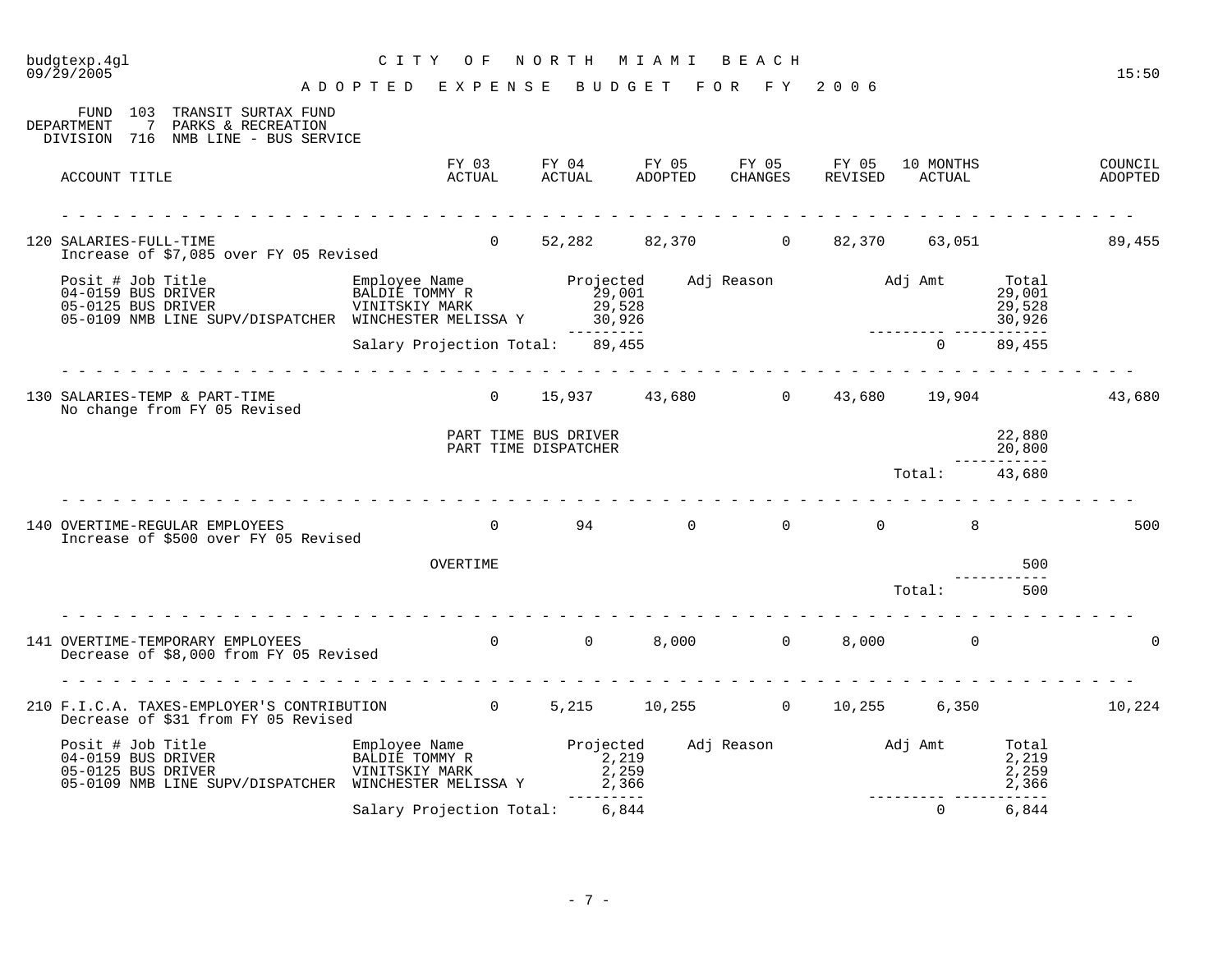| budgtexp.4gl<br>09/29/2005                                                                                                                                                                                                                  | C I T Y<br>O F                  | NORTH MIAMI BEACH                 |         |         |                                          |                          |                   | 15:50              |
|---------------------------------------------------------------------------------------------------------------------------------------------------------------------------------------------------------------------------------------------|---------------------------------|-----------------------------------|---------|---------|------------------------------------------|--------------------------|-------------------|--------------------|
|                                                                                                                                                                                                                                             | ADOPTED EXPENSE                 |                                   |         |         | BUDGET FOR FY 2006                       |                          |                   |                    |
| FUND 103 TRANSIT SURTAX FUND<br>DEPARTMENT<br>7 PARKS & RECREATION<br>DIVISION 716 NMB LINE - BUS SERVICE                                                                                                                                   |                                 |                                   |         |         |                                          |                          |                   |                    |
| ACCOUNT TITLE                                                                                                                                                                                                                               | ACTUAL                          | ACTUAL                            | ADOPTED | CHANGES | FY 03 FY 04 FY 05 FY 05 FY 05 10 MONTHS  | REVISED ACTUAL           |                   | COUNCIL<br>ADOPTED |
|                                                                                                                                                                                                                                             |                                 | Adjustments to Salary Projection: |         |         |                                          |                          |                   |                    |
|                                                                                                                                                                                                                                             |                                 | PART TIME EMPLOYEES AND OVERTIME  |         |         |                                          |                          | 3,380             |                    |
|                                                                                                                                                                                                                                             |                                 |                                   |         |         | Adjusted salary projection total: 10,224 |                          |                   |                    |
| 215 EDUCATIONAL REIMBURSEMENT<br>Decrease of \$2,000 from FY 05 Revised                                                                                                                                                                     |                                 |                                   |         |         | $0$ $0$ $3$ , 000 $0$ $3$ , 000 $0$ $0$  |                          |                   | 1,000              |
|                                                                                                                                                                                                                                             |                                 | EDUCATIONAL REIMBURSEMENT         |         |         |                                          |                          | 1,000             |                    |
|                                                                                                                                                                                                                                             |                                 |                                   |         |         |                                          | Total: 1,000             |                   |                    |
| 223 RETIREMENT-GENERAL PLAN<br>Increase of \$9,243 over FY 05 Revised                                                                                                                                                                       |                                 |                                   |         |         | 0 1,896 3,907 0 3,907 9,030 13,150       |                          |                   |                    |
| 05-0109 NMB LINE SUPV/DISPATCHER WINCHESTER MELISSA Y 4,546                                                                                                                                                                                 |                                 |                                   |         |         |                                          |                          | 4,546             |                    |
|                                                                                                                                                                                                                                             | Salary Projection Total: 13,150 | ----------                        |         |         |                                          | ________________________ | $0 \t 13,150$     |                    |
| 235 HEALTH INSURANCE<br>Increase of \$2,791 over FY 05 Revised                                                                                                                                                                              |                                 |                                   |         |         | 0 7,155 10,043 0 10,043 9,364 12,834     |                          |                   |                    |
|                                                                                                                                                                                                                                             |                                 |                                   |         |         |                                          |                          |                   |                    |
|                                                                                                                                                                                                                                             | Salary Projection Total: 12,834 | ---------                         |         |         |                                          | $\Omega$                 | -------<br>12,834 |                    |
|                                                                                                                                                                                                                                             |                                 |                                   |         |         |                                          |                          |                   |                    |
| 236 GROUP LIFE INSURANCE<br>Increase of \$116 over FY 05 Revised                                                                                                                                                                            |                                 |                                   |         |         | 0 $51$ 278 0 278 222                     |                          |                   | 394                |
| Posit # Job Title Employee Name Projected Adj Reason and Adj Amt Total BALDIE TOMMY R<br>04-0159 BUS DRIVER BALDIE TOMMY R 130<br>05-0126 BMD LINE CURLER VINITIST MARK 130<br>130<br>05-0109 NMB LINE SUPV/DISPATCHER WINCHESTER MELISSA Y |                                 | $\frac{130}{134}$                 |         |         |                                          |                          | 134               |                    |
|                                                                                                                                                                                                                                             | Salary Projection Total: 394    |                                   |         |         |                                          | $\Omega$                 | 394               |                    |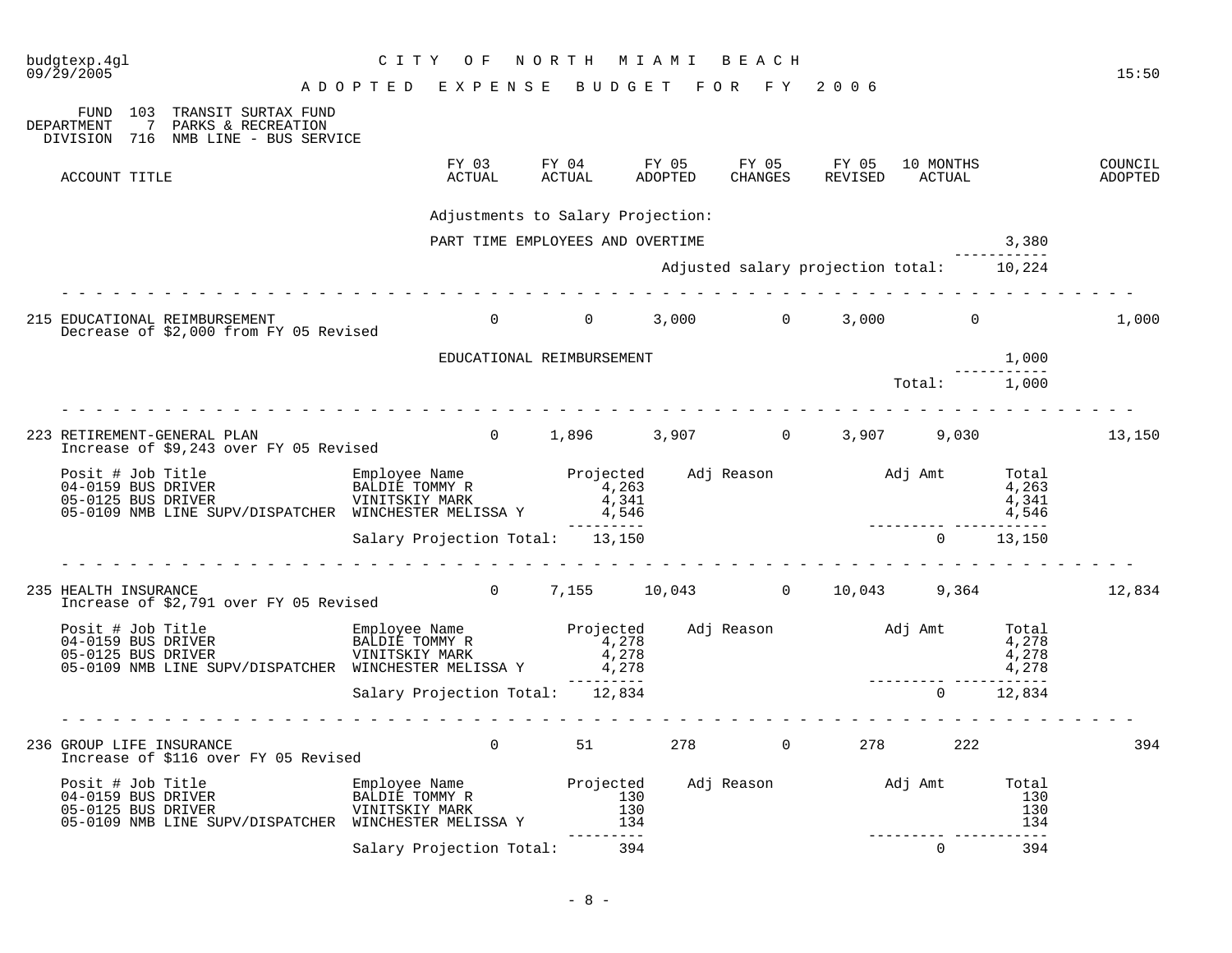| budgtexp.4gl<br>09/29/2005                                                                                                                                                                                                           | C I T Y<br>O F<br>ADOPTED EXPENSE BUDGET FOR FY 2006 |          |              | NORTH MIAMI BEACH |                                                                                         |                               |    | 15:50                                              |
|--------------------------------------------------------------------------------------------------------------------------------------------------------------------------------------------------------------------------------------|------------------------------------------------------|----------|--------------|-------------------|-----------------------------------------------------------------------------------------|-------------------------------|----|----------------------------------------------------|
| FUND 103 TRANSIT SURTAX FUND<br>DEPARTMENT<br>7 PARKS & RECREATION<br>DIVISION 716 NMB LINE - BUS SERVICE                                                                                                                            |                                                      |          |              |                   |                                                                                         |                               |    |                                                    |
| ACCOUNT TITLE                                                                                                                                                                                                                        |                                                      |          |              |                   | FY 03 FY 04 FY 05 FY 05 FY 05 10 MONTHS<br>ACTUAL ACTUAL ADOPTED CHANGES REVISED ACTUAL |                               |    | COUNCIL<br>ADOPTED                                 |
| 238 ACCIDENTAL DEATH & DISMEMBERMENT<br>Increase of \$8 over FY 05 Revised                                                                                                                                                           | $0$ 19 25                                            |          |              |                   | $\overline{0}$                                                                          | 25<br>20                      |    | 33                                                 |
| Posit # Job Title Employee Name Projected Adj Reason Adj Amt Total<br>04-0159 BUS DRIVER BALDIE TOMMY R 11 11<br>05-0109 NMB LINE SUPV/DISPATCHER WINCHESTER MELISSA Y 11 11<br>05-0109 NMB LINE SUPV/DISPATCHER WINCHESTER MELISSA  |                                                      |          |              |                   |                                                                                         |                               |    |                                                    |
|                                                                                                                                                                                                                                      | Salary Projection Total: 33                          |          |              |                   |                                                                                         | $\Omega$                      | 33 |                                                    |
| 239 DENTAL INSURANCE<br>Increase of \$95 over FY 05 Revised                                                                                                                                                                          |                                                      |          |              |                   | $0$ 240 328 0 328 295                                                                   |                               |    | 423                                                |
| Posit # Job Title Employee Name Projected Adj Reason Adj Amt Total BALDIE TOMMY R<br>04-0159 BUS DRIVER BALDIE TOMMY R 141 141 141 141<br>05-0109 NMB LINE SUPV/DISPATCHER WINCHESTER MELISSA Y 141 141 142<br>81ary Projection Tota |                                                      |          |              |                   |                                                                                         |                               |    |                                                    |
|                                                                                                                                                                                                                                      | Salary Projection Total: 423                         |          |              |                   |                                                                                         |                               |    |                                                    |
| Salaries & Related Costs (a) 0 32,889 161,886 0 161,886 108,244 171,693                                                                                                                                                              |                                                      |          |              |                   |                                                                                         |                               |    |                                                    |
| 390 EDUCATIONAL PROGRAMS<br>No change from FY 05 Revised                                                                                                                                                                             |                                                      |          |              |                   |                                                                                         |                               |    | $\Omega$                                           |
| 410 COMMUNICATION SERVICES<br>Increase of \$5,500 over FY 05 Revised                                                                                                                                                                 |                                                      |          |              |                   |                                                                                         |                               |    | $0$ $7,347$ $10,000$ $0$ $10,000$ $9,595$ $15,500$ |
|                                                                                                                                                                                                                                      |                                                      |          |              |                   |                                                                                         |                               |    |                                                    |
|                                                                                                                                                                                                                                      |                                                      |          |              |                   |                                                                                         |                               |    |                                                    |
| 460 REPAIRS AND MAINTENANCE SERVICES<br>Increase of \$2,000 over FY 05 Revised                                                                                                                                                       | $\overline{0}$                                       | $\Omega$ | $\mathbf{0}$ | $\overline{0}$    |                                                                                         | $0 \qquad \qquad$<br>$\Omega$ |    | 2,000                                              |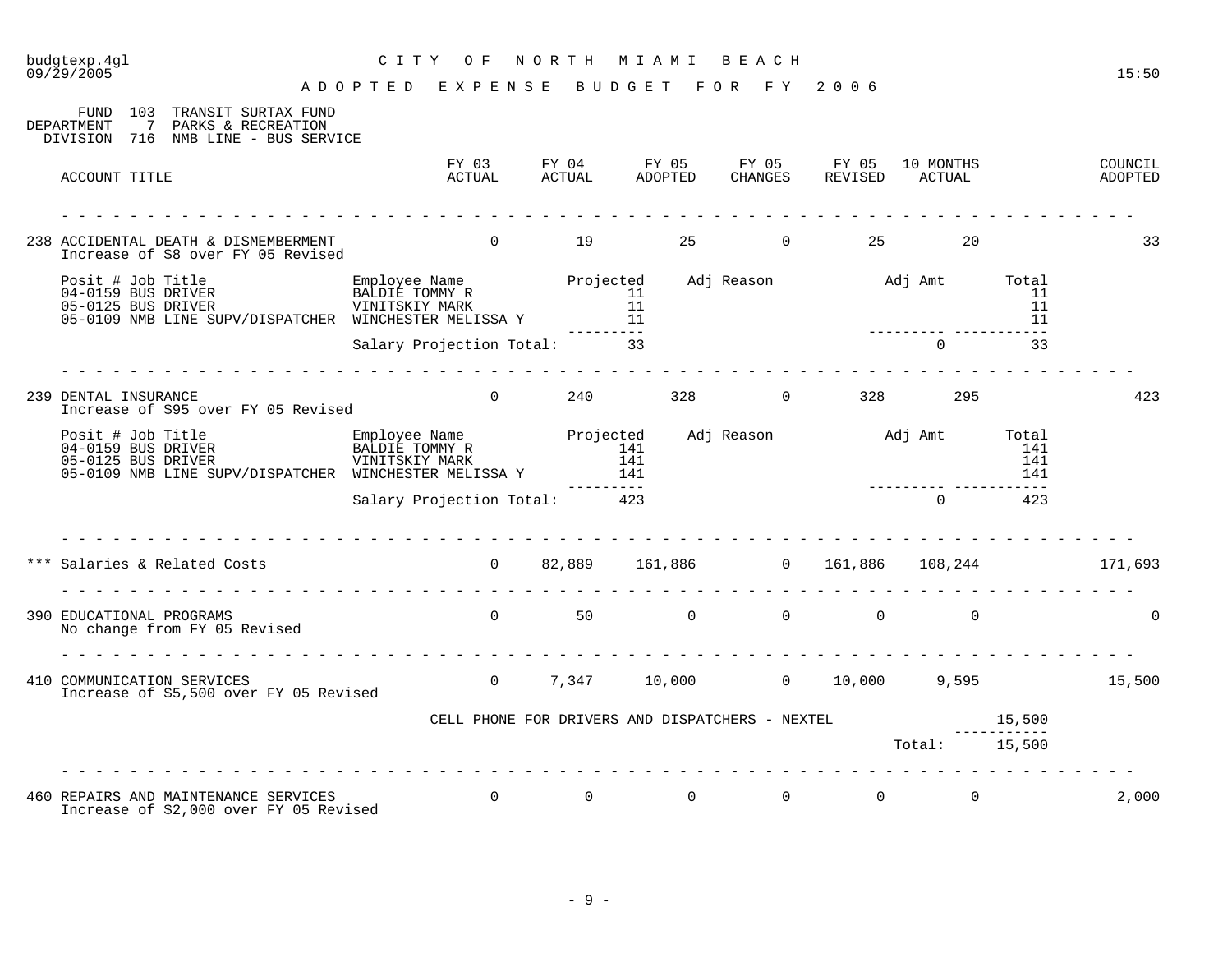| budgtexp.4gl<br>$09/\bar{2}9/2005$ |                                                                                  | C I T Y<br>O F              | NORTH                               | M I A M I                                             | BEACH            |                  |                         |       | 15:50              |
|------------------------------------|----------------------------------------------------------------------------------|-----------------------------|-------------------------------------|-------------------------------------------------------|------------------|------------------|-------------------------|-------|--------------------|
| 103<br>FUND<br>7<br>DEPARTMENT     | TRANSIT SURTAX FUND<br>PARKS & RECREATION<br>DIVISION 716 NMB LINE - BUS SERVICE | ADOPTED EXPENSE             |                                     | BUDGET                                                | FOR FY 2006      |                  |                         |       |                    |
| ACCOUNT TITLE                      |                                                                                  | FY 03<br>ACTUAL             | FY 04<br><b>ACTUAL</b>              | FY 05<br><b>ADOPTED</b>                               | FY 05<br>CHANGES | FY 05<br>REVISED | 10 MONTHS<br>ACTUAL     |       | COUNCIL<br>ADOPTED |
|                                    |                                                                                  | CLEANING & DETAILING OF BUS |                                     |                                                       |                  |                  |                         | 2,000 |                    |
|                                    | .                                                                                |                             |                                     |                                                       |                  |                  | Total:                  | 2,000 |                    |
| 481 ADVERTISING COSTS              | Decrease of \$7,000 from FY 05 Revised                                           | $\overline{0}$              |                                     | $0 \t 12,000 \t 0 \t 12,000 \t 2,393$                 |                  |                  |                         |       | 5,000              |
|                                    |                                                                                  | NEWSPAPER/MEDIA ADS         |                                     |                                                       |                  |                  |                         | 5,000 |                    |
|                                    |                                                                                  |                             |                                     |                                                       |                  |                  | Total:                  | 5,000 |                    |
| 520 OPERATING SUPPLIES             | Decrease of \$3,310 from FY 05 Revised                                           | $\overline{0}$              | 919                                 |                                                       | $9,310 -1,500$   |                  | 7,810 2,671             |       | 4,500              |
|                                    |                                                                                  |                             |                                     | UNIFORM T-SHIRTS, OFFICE SUPPLIES, FIRST AID SUPPLIES |                  |                  |                         | 4,500 |                    |
|                                    |                                                                                  |                             |                                     |                                                       |                  |                  | Total: 4,500            |       |                    |
| 560 FUELS & LUBRICANTS             | Increase of \$500 over FY 05 Revised                                             | $\overline{0}$              | 1,727                               | 6,000                                                 | 1,500            | 7,500            | 6,421                   |       | 8,000              |
|                                    |                                                                                  | GAS AND OIL                 |                                     |                                                       |                  |                  |                         | 8,000 |                    |
|                                    |                                                                                  |                             |                                     |                                                       |                  |                  | Total:                  | 8,000 |                    |
| *** Operating Expenses             |                                                                                  | $\overline{0}$              | 10,043                              |                                                       | 37,310 0         | 37,310           | 21,080                  |       | 35,000             |
| 840 MACHINERY AND EQUIPMENT        | No change from FY 05 Revised                                                     | $\overline{0}$              |                                     | 54,699 0                                              | $\mathsf{O}$     | $\overline{0}$   | $\mathbf 0$             |       | $\mathbf 0$        |
|                                    | .<br>842 DATA PROCESSING EQUIPMENT<br>Decrease of \$2,000 from FY 05 Revised     |                             | $\begin{matrix} 0 & 0 \end{matrix}$ |                                                       | 2,000 0          |                  | 2,000<br>$\overline{0}$ |       | $\Omega$           |
| *** Capital Outlays                |                                                                                  | $\mathbf 0$                 | 54,699                              | 2,000                                                 | $\overline{0}$   | 2,000            | $\mathbf 0$             |       | $\mathbf 0$        |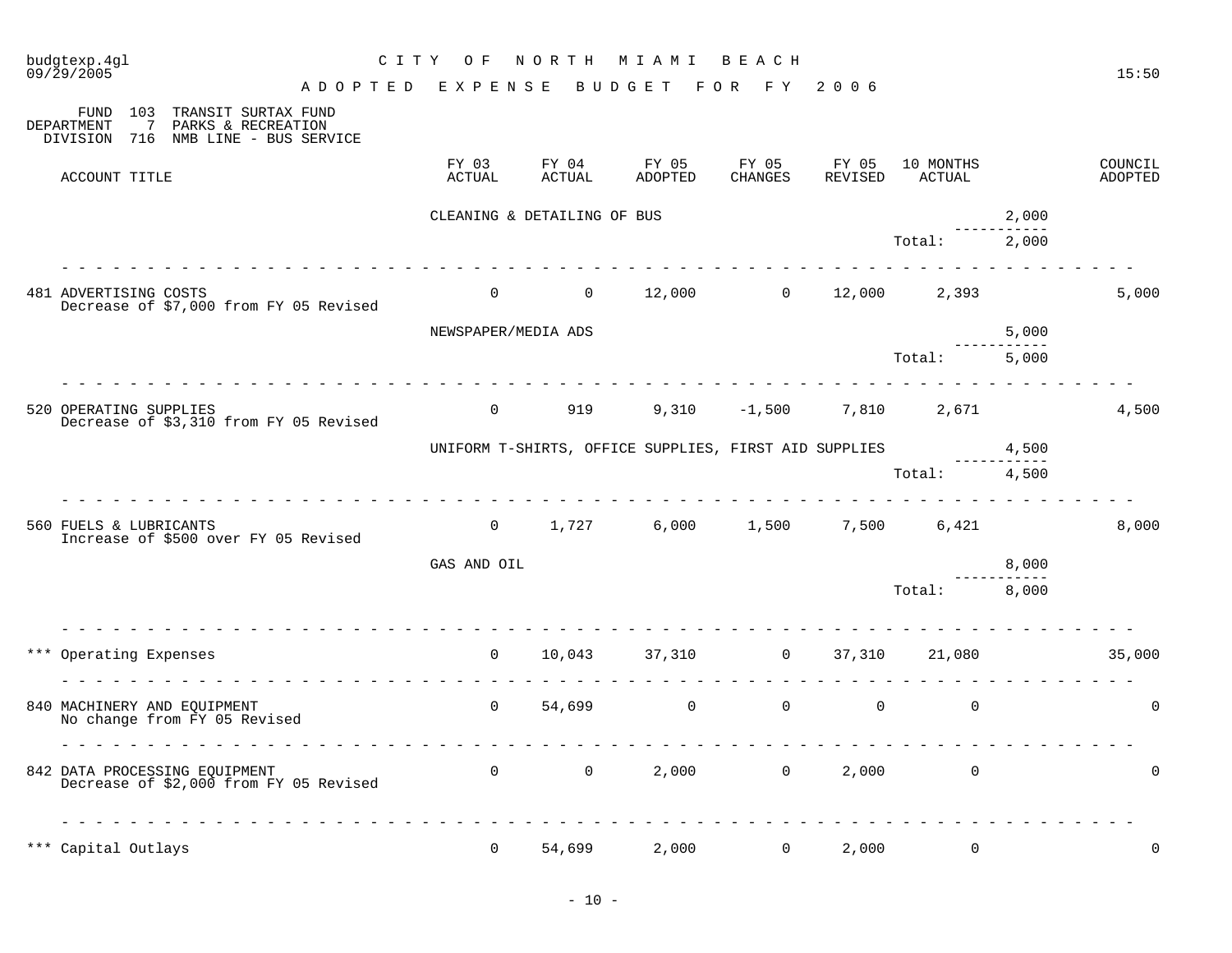|     | budgtexp.4gl<br>09/29/2005                                                                                                 | C I T Y                                                                   | O F                      | NORTH           | MIAMI                                | BEACH            |                  |                     |                                  | 15:50              |
|-----|----------------------------------------------------------------------------------------------------------------------------|---------------------------------------------------------------------------|--------------------------|-----------------|--------------------------------------|------------------|------------------|---------------------|----------------------------------|--------------------|
|     |                                                                                                                            | ADOPTED                                                                   | EXPENSE                  |                 | BUDGET                               | F Y<br>F O R     | 2 0 0 6          |                     |                                  |                    |
|     | <b>FUND</b><br>103<br>TRANSIT SURTAX FUND<br>PARKS & RECREATION<br>DEPARTMENT<br>716<br>DIVISION<br>NMB LINE - BUS SERVICE |                                                                           |                          |                 |                                      |                  |                  |                     |                                  |                    |
|     | ACCOUNT TITLE                                                                                                              |                                                                           | FY 03<br>ACTUAL          | FY 04<br>ACTUAL | FY 05<br>ADOPTED                     | FY 05<br>CHANGES | FY 05<br>REVISED | 10 MONTHS<br>ACTUAL |                                  | COUNCIL<br>ADOPTED |
|     |                                                                                                                            |                                                                           |                          |                 |                                      |                  |                  |                     |                                  |                    |
|     | 994 TRF TO WORKERS' COMP SELF-INS<br>Increase of \$1,630 over FY 05 Revised                                                |                                                                           | $\Omega$                 | $\overline{0}$  | 2,427                                | $\overline{0}$   | 2,427            | 2,427               |                                  | 4,057              |
|     | Posit # Job Title<br>04-0159 BUS DRIVER<br>05-0125 BUS DRIVER<br>05-0109 NMB LINE SUPV/DISPATCHER                          | Employee Name<br>BALDIE TOMMY R<br>VINITSKIY MARK<br>WINCHESTER MELISSA Y |                          |                 | Projected<br>1,305<br>1,329<br>1,423 | Adj Reason       |                  | Adj Amt             | Total<br>1,305<br>1,329<br>1,423 |                    |
|     |                                                                                                                            |                                                                           | Salary Projection Total: |                 | 4,057                                |                  |                  | $\mathbf 0$         | 4,057                            |                    |
|     |                                                                                                                            |                                                                           |                          |                 |                                      |                  |                  |                     |                                  |                    |
| *** | Non-Operating Expenses                                                                                                     |                                                                           | $\mathbf 0$              | $\overline{0}$  | 2,427                                | $\overline{0}$   | 2,427            | 2,427               |                                  | 4,057              |
|     |                                                                                                                            |                                                                           |                          |                 |                                      |                  |                  |                     |                                  |                    |
|     | TOTALS:<br>DIVISION                                                                                                        |                                                                           | $\overline{0}$           | 147,631         | 203,623                              | $\overline{0}$   | 203,623          | 131,751             |                                  | 210,750            |